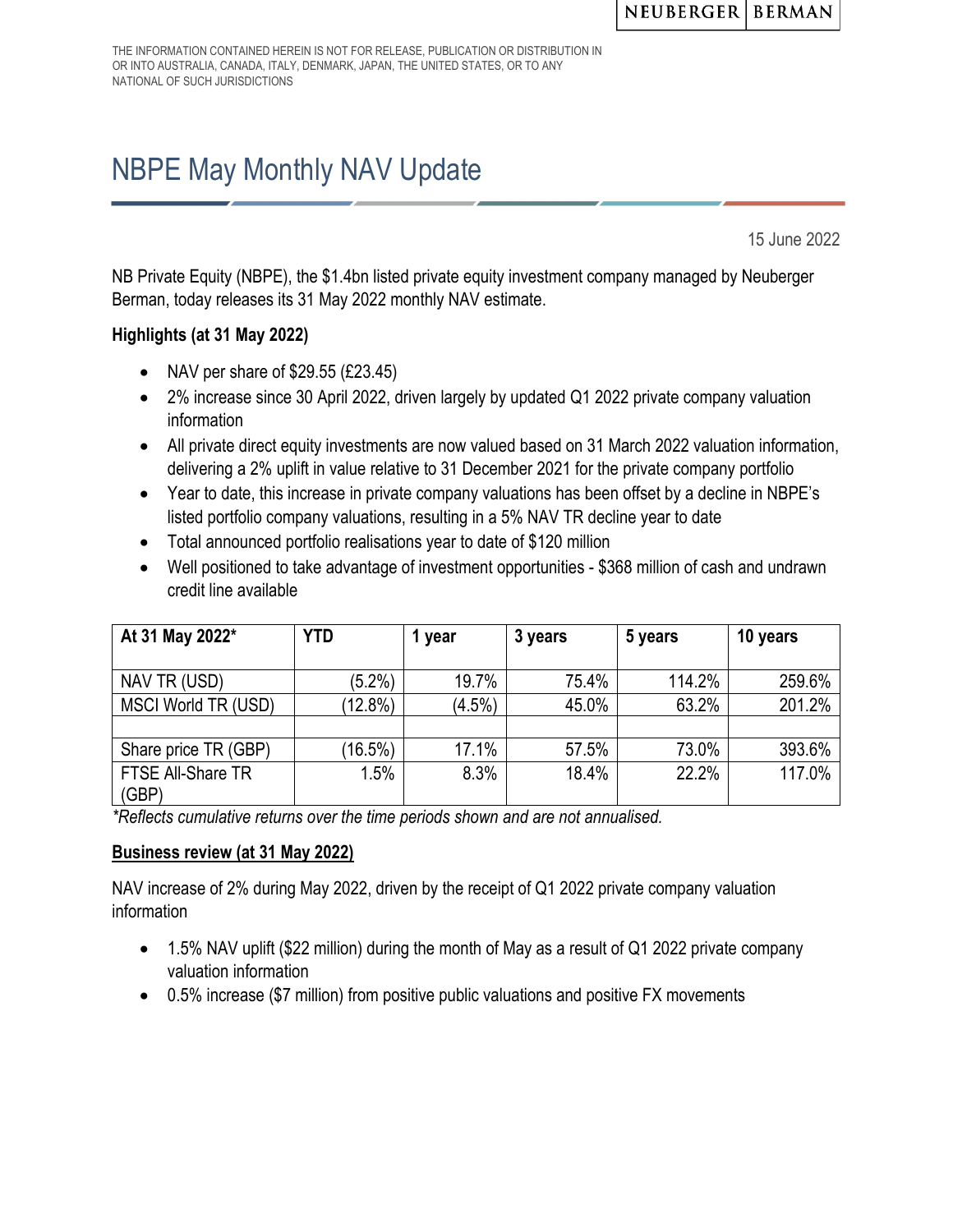#### **\$120 million of announced realisations in 2022**

- 2022 year to date announced realisations of \$120 milllion<sup>1</sup>
	- Five full or partial sales announced in 2022 include: the remaining assets of Telxius, the announced full sales of Leaseplan and Omega Environmental Technologies, the partial realisation of MHS Global and the sale of an additional unannounced transaction which was signed in June but has not yet closed<sup>2</sup>
	- These five announced full or partial sales are expected to generate a 2.9x gross multiple of capital and an 8% uplift from 31 December 2021 valuations

#### **New Investment Activity**

- NBPE is well placed to take advantage of new opportunities
- Continuing to cautiously evaluate new opportunities with a focus on investing in our two key themes, long-term secular growth and / or low cyclicality

### **Robust liquidity**

- $\bullet$  \$368 million of available liquidity (\$68 million cash<sup>3</sup>, \$300 million of undrawn credit line)
- NBPE converted US Dollars equivalent to approximately £32m during May representing ~50% of the 2022 ZDP final capital entitlement which matures in September 2022

### **Portfolio Valuation**

The fair value of NBPE's portfolio as of 31 May 2022 was based on the following information:

- 17% of the portfolio was valued as of 31 May 2022
	- 14% in public securities
	- 3% in private direct investments
- 83% of the portfolio was valued as of 31 March 2022
	- 82% in private direct investments
	- 1% in private funds

#### **For further information, please contact:**

**NBPE Investor Relations +1 214 647 9593**

**Kaso Legg Communications +44 (0)20 3995 6673**

*<sup>1 \$56</sup> million of cash from realisations received through 31 May 2022, of which \$17 million was attributable to a sale announced in 2021, but received in 2022. Including the realisation signed in June 2022, NBPE expects total additional cash proceeds of \$81 million, which would result in \$120 million of total realisations in 2022.* 

*<sup>2</sup> Pending realisations are subject to customary closing conditions. No assurances can be given the transactions ultimately close. 3 Includes £31.8m of cash converted to USD at the month-end exchange rate.*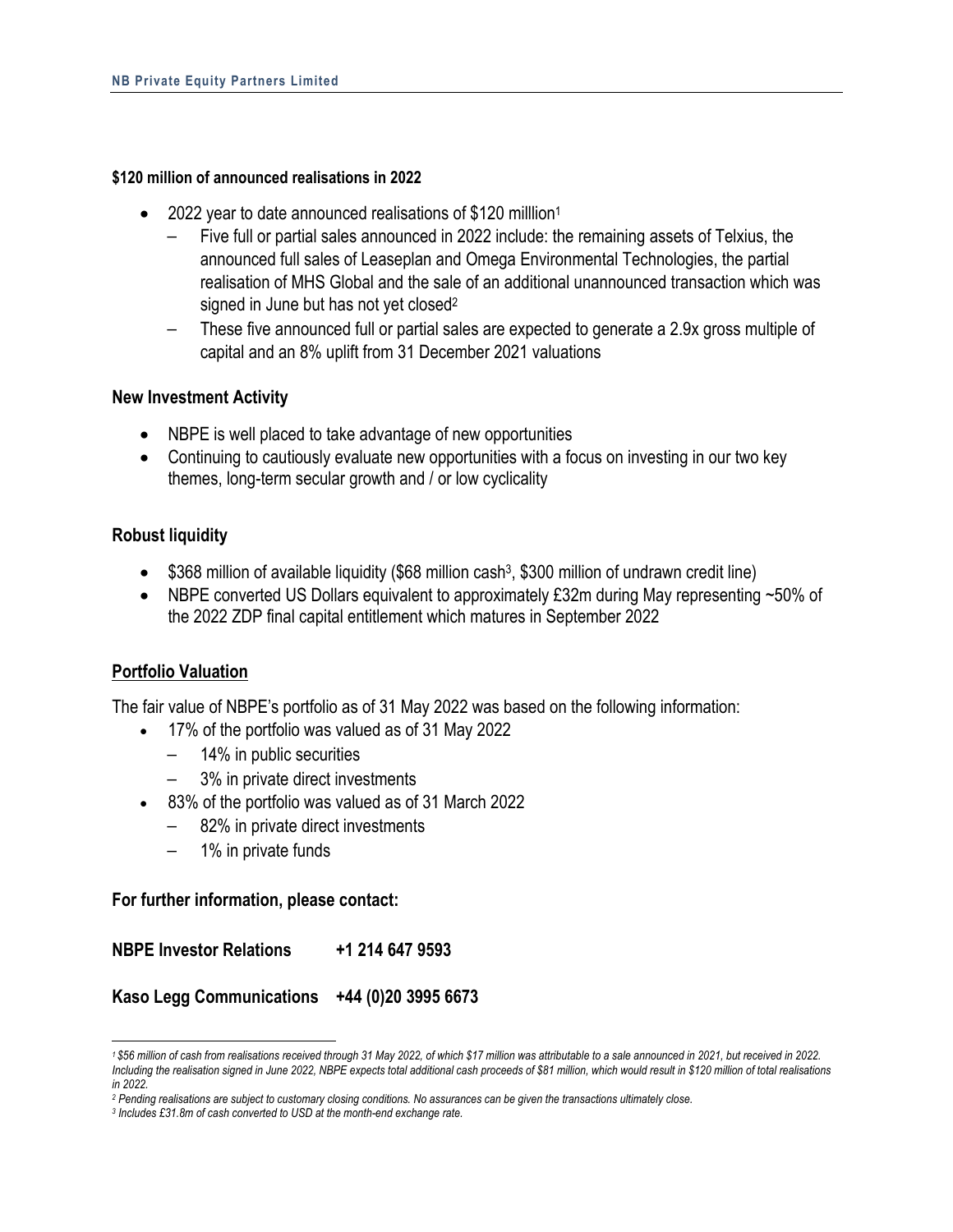# Charles Gorman nbpe@kl-communications.com

# **Supplementary Information**

| <b>Company Name</b>                  | Vintage | <b>Lead Sponsor</b>              | <b>Sector</b>                          | <b>Fair Value</b> | $%$ of<br><b>FV</b> |
|--------------------------------------|---------|----------------------------------|----------------------------------------|-------------------|---------------------|
| Constellation                        |         |                                  |                                        |                   |                     |
| Automotive                           | 2019    | <b>TDR Capital</b>               | <b>Business Services</b>               | 81.0              | 5.5%                |
| AutoStore (OB.AUTO)                  | 2019    | <b>THL</b>                       | Industrials / Industrial Technology    | 58.6              | 4.0%                |
| Action                               | 2020    | 3i                               | Consumer / E-commerce                  | 53.0              | 3.6%                |
| <b>Material Handling</b><br>Systems  | 2017    | <b>THL</b>                       | Industrials / Industrial<br>Technology | 49.5              | 3.4%                |
|                                      |         |                                  |                                        |                   |                     |
| Agiliti (NYSE: AGTI)                 | 2019    | <b>THL</b>                       | Healthcare                             | 48.3              | 3.3%                |
| <b>USI</b>                           | 2017    | <b>KKR</b>                       | <b>Financial Services</b>              | 42.0              | 2.9%                |
| Kroll                                | 2020    | Further Global / Stone<br>Point  | <b>Financial Services</b>              | 41.0              | 2.8%                |
|                                      |         |                                  |                                        |                   |                     |
| GFL (NYSE: GFL)                      | 2018    | <b>BC Partners</b>               | <b>Business Services</b>               | 34.9              | 2.4%                |
| <b>Excelitas</b>                     | 2017    | <b>AEA</b> Investors             | Technology / IT                        | 32.7              | 2.2%                |
| BeyondTrust                          | 2018    | <b>Francisco Partners</b>        | Technology / IT                        | 32.2              | 2.2%                |
| Cotiviti                             | 2018    | Veritas Capital                  | Healthcare                             | 32.1              | 2.2%                |
|                                      |         |                                  |                                        |                   |                     |
| Marquee Brands                       | 2014    | Neuberger Berman                 | Consumer / E-commerce                  | 32.0              | 2.2%                |
| <b>Business Services</b><br>Company* | 2017    | Not Disclosed                    | <b>Business Services</b>               | 31.4              | 2.1%                |
| <b>Advisor Group</b>                 | 2019    | Reverence Capital                | <b>Financial Services</b>              | 31.4              | 2.1%                |
| Auctane                              | 2021    | Thoma Bravo                      | Technology / IT                        | 30.0              | 2.0%                |
| <b>Branded Toy</b>                   |         |                                  |                                        |                   |                     |
| Company*                             | 2017    | Not Disclosed                    | Consumer / E-commerce                  | 26.5              | 1.8%                |
| Stubhub                              | 2020    | Neuberger Berman                 | Consumer / E-commerce                  | 26.4              | 1.8%                |
| Engineering                          | 2016    | NB Renaissance / Bain<br>Capital | Technology / IT                        | 24.8              | 1.7%                |
| True Potential                       | 2022    | Cinven                           | <b>Financial Services</b>              | 24.5              | 1.7%                |
| <b>Staples</b>                       | 2017    | <b>Sycamore Partners</b>         | <b>Business Services</b>               | 22.1              | 1.5%                |
| <b>Branded Cities</b>                |         |                                  |                                        |                   |                     |
| Network                              | 2017    | Shamrock Capital                 | Communications / Media                 | 21.8              | 1.5%                |
| <b>Chemical Guys</b>                 | 2021    | <b>AEA</b> Investors             | Consumer / E-commerce                  | 21.1              | 1.4%                |
| <b>Bylight</b>                       | 2017    | Sagewind Partners                | Technology / IT                        | 20.4              | 1.4%                |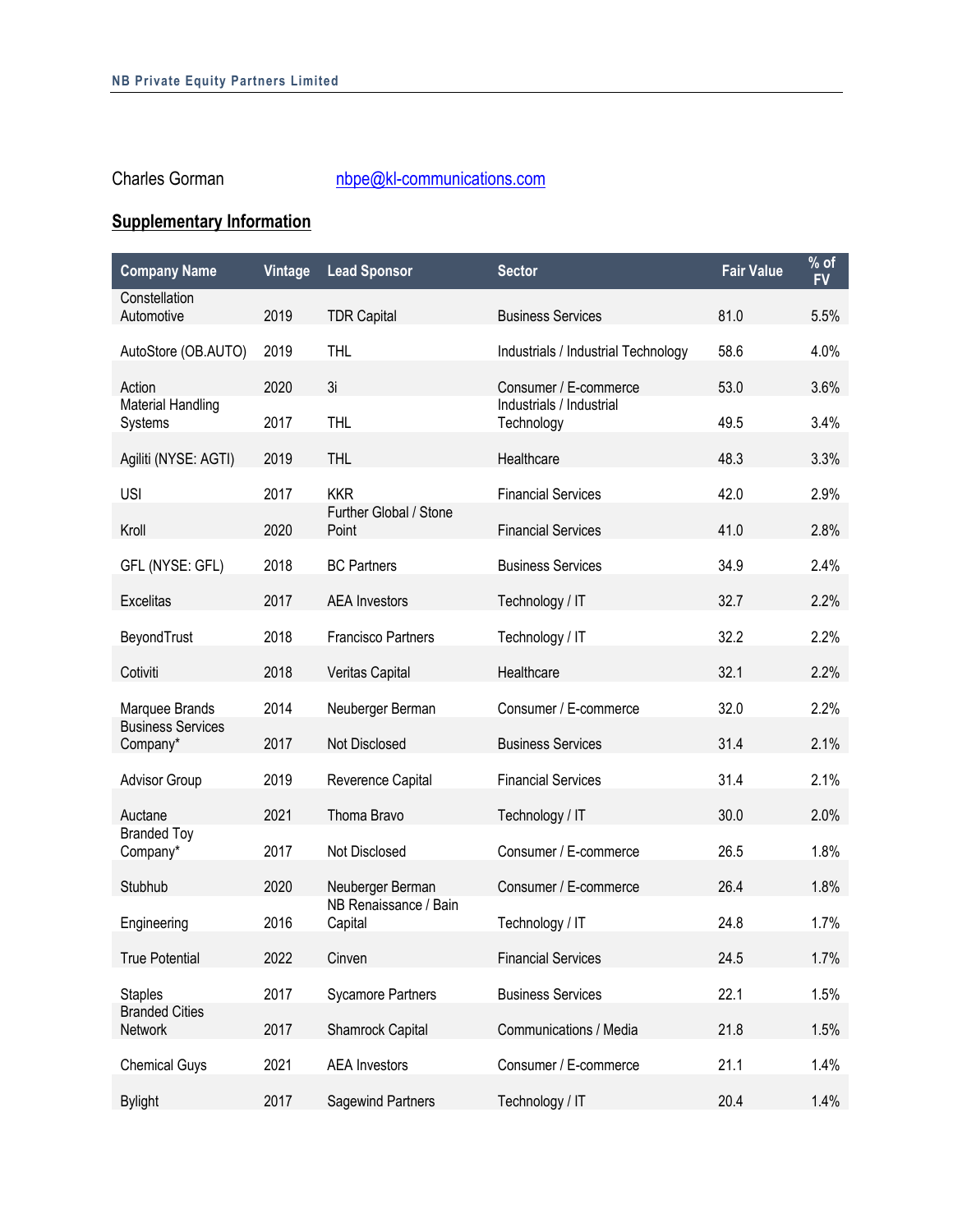| Solenis              | 2021 | <b>Platinum Equity</b>            | Industrials              | 19.8  | 1.3%  |
|----------------------|------|-----------------------------------|--------------------------|-------|-------|
|                      |      |                                   |                          |       |       |
| Accedian             | 2017 | <b>Bridge Growth Partners</b>     | Technology / IT          | 18.5  | 1.3%  |
|                      |      |                                   |                          |       |       |
| Telxius              | 2017 | <b>KKR</b>                        | Communications / Media   | 18.2  | 1.2%  |
|                      |      |                                   |                          |       |       |
| <b>Addison Group</b> | 2021 | <b>Trilantic Capital Partners</b> | <b>Business Services</b> | 18.1  | 1.2%  |
| Petsmart / Chewy     |      |                                   |                          |       |       |
| (NYSE: CHWY)         | 2015 | <b>BC Partners</b>                | Consumer / E-commerce    | 17.5  | 1.2%  |
|                      |      |                                   |                          |       |       |
| Peraton              | 2021 | <b>Veritas Capital</b>            | Technology / IT          | 17.1  | 1.2%  |
| Renaissance          |      |                                   |                          |       |       |
| Learning             | 2018 | <b>Francisco Partners</b>         | Technology / IT          | 16.8  | 1.1%  |
| <b>Total Top 30</b>  |      |                                   |                          |       |       |
| <b>Investments</b>   |      |                                   |                          | 943.8 | 64.1% |

*\*Undisclosed company due to confidentiality provisions.* 

| Geography                           | % of Portfolio |
|-------------------------------------|----------------|
| North America                       | 72%            |
| Europe                              | 24%            |
| Asia / Rest of World                | 4%             |
| <b>Total Portfolio</b>              | 100%           |
| <b>Industry</b>                     | % of Portfolio |
| Tech, Media & Telecom               | 21%            |
| Consumer / E-commerce               | 19%            |
| Industrials / Industrial Technology | 16%            |
| <b>Business Services</b>            | 14%            |
| <b>Financial Services</b>           | 12%            |
| Healthcare                          | 10%            |
| Other                               | 7%             |
| Energy                              | 1%             |
| <b>Total Portfolio</b>              | 100%           |

| <b>Vintage Year</b> | % of Portfolio |
|---------------------|----------------|
| 2014 & Earlier      | 4%             |
| 2015                | 3%             |
| 2016                | 7%             |
| 2017                | 26%            |
| 2018                | 20%            |
| 2019                | 17%            |